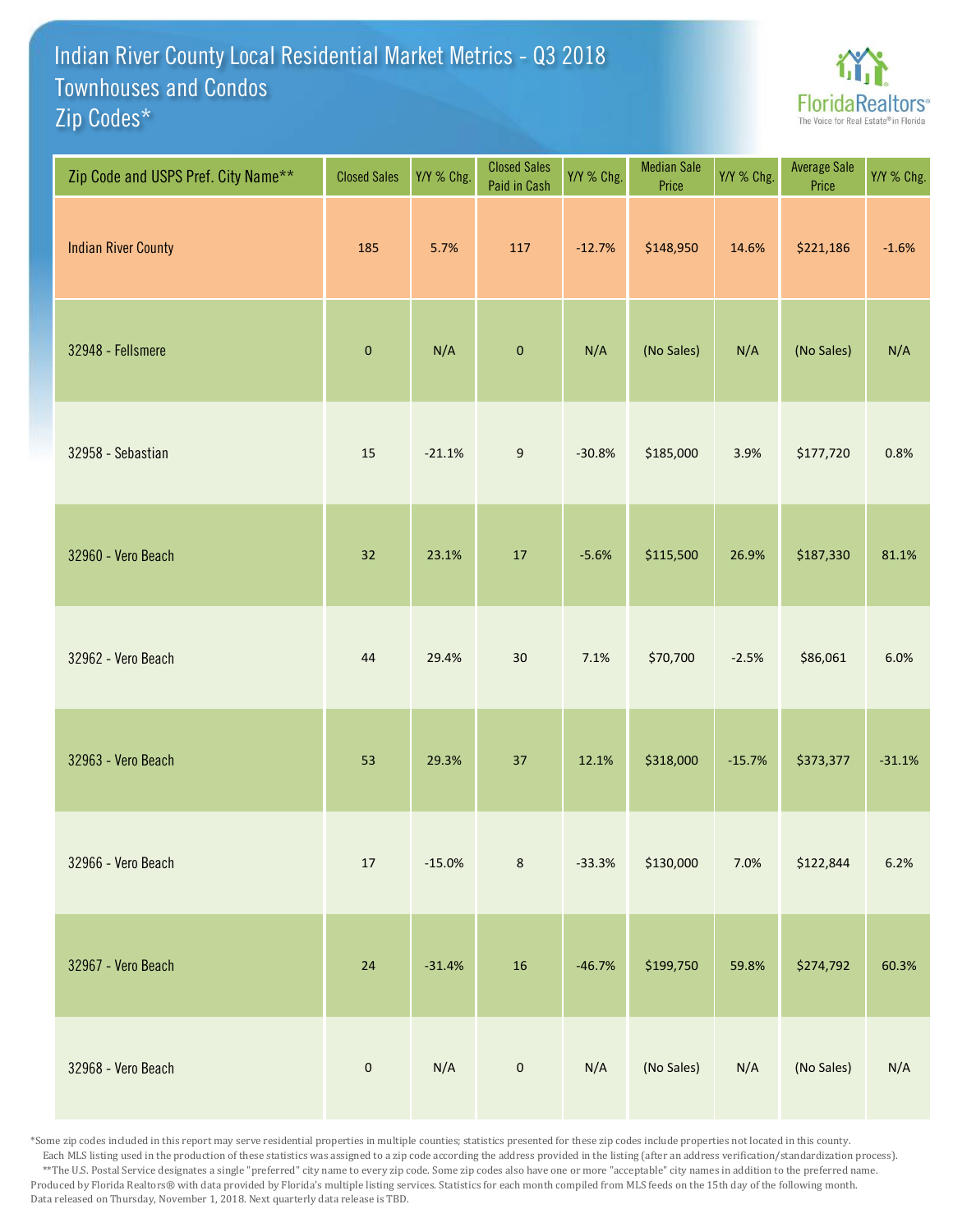## Indian River County Local Residential Market Metrics - Q3 2018 Zip Codes\* Townhouses and Condos



| Zip Code and USPS Pref. City Name** | <b>Dollar Volume</b> | Y/Y % Chg. | Pct. of Orig. List<br><b>Price Received</b> | Y/Y % Chg. | <b>Median Time to</b><br>Contract | Y/Y % Chg. | <b>New Listings</b> | Y/Y % Chg. |
|-------------------------------------|----------------------|------------|---------------------------------------------|------------|-----------------------------------|------------|---------------------|------------|
| <b>Indian River County</b>          | \$40.9 Million       | 4.0%       | 93.8%                                       | 0.1%       | 64 Days                           | 28.0%      | 240                 | 38.7%      |
| 32948 - Fellsmere                   | (No Sales)           | N/A        | (No Sales)                                  | N/A        | (No Sales)                        | N/A        | $\mathbf 0$         | N/A        |
| 32958 - Sebastian                   | \$2.7 Million        | $-20.4%$   | 93.7%                                       | 0.2%       | 112 Days                          | 38.3%      | 19                  | 216.7%     |
| 32960 - Vero Beach                  | \$6.0 Million        | 122.9%     | 94.0%                                       | $-1.6%$    | 37 Days                           | 32.1%      | 44                  | 33.3%      |
| 32962 - Vero Beach                  | \$3.8 Million        | 37.2%      | 94.8%                                       | $-0.7%$    | 36 Days                           | $-12.2%$   | 53                  | 23.3%      |
| 32963 - Vero Beach                  | \$19.8 Million       | $-10.9%$   | 92.5%                                       | $-0.3%$    | 114 Days                          | 39.0%      | 76                  | 43.4%      |
| 32966 - Vero Beach                  | \$2.1 Million        | $-9.7%$    | 94.7%                                       | 3.3%       | 38 Days                           | $-43.3%$   | $18\,$              | 28.6%      |
| 32967 - Vero Beach                  | \$6.6 Million        | 9.9%       | 93.8%                                       | 1.4%       | 56 Days                           | 60.0%      | 28                  | 16.7%      |
| 32968 - Vero Beach                  | (No Sales)           | N/A        | (No Sales)                                  | N/A        | (No Sales)                        | N/A        | $\pmb{0}$           | N/A        |

\*Some zip codes included in this report may serve residential properties in multiple counties; statistics presented for these zip codes include properties not located in this county. Each MLS listing used in the production of these statistics was assigned to a zip code according the address provided in the listing (after an address verification/standardization process). \*\*The U.S. Postal Service designates a single "preferred" city name to every zip code. Some zip codes also have one or more "acceptable" city names in addition to the preferred name. Produced by Florida Realtors® with data provided by Florida's multiple listing services. Statistics for each month compiled from MLS feeds on the 15th day of the following month. Data released on Thursday, November 1, 2018. Next quarterly data release is TBD.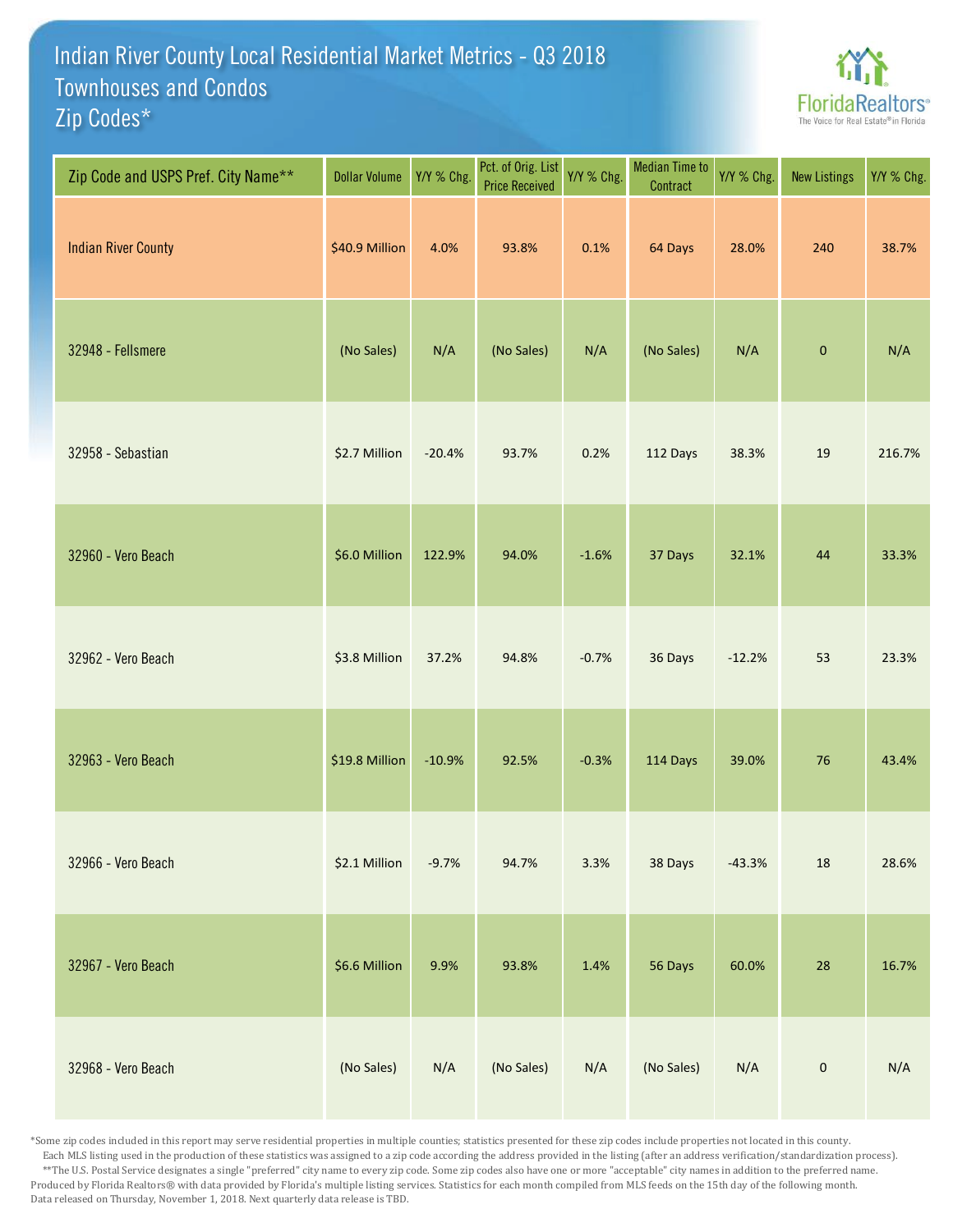## Indian River County Local Residential Market Metrics - Q3 2018 Zip Codes\* Townhouses and Condos



| Zip Code and USPS Pref. City Name** | <b>New Pending</b><br><b>Sales</b> | Y/Y % Chg. | Pending<br>Inventory | Y/Y % Chg. | <b>Active Inventory</b> | Y/Y % Chg. | <b>Months Supply</b><br>of Inventory | Y/Y % Chg. |
|-------------------------------------|------------------------------------|------------|----------------------|------------|-------------------------|------------|--------------------------------------|------------|
| <b>Indian River County</b>          | 188                                | 11.2%      | 96                   | 23.1%      | 365                     | 15.9%      | 5.5                                  | 14.6%      |
| 32948 - Fellsmere                   | $\mathbf 0$                        | N/A        | $\mathbf 0$          | N/A        | $\pmb{0}$               | N/A        | 0.0                                  | N/A        |
| 32958 - Sebastian                   | 16                                 | $-23.8%$   | $\overline{4}$       | $-50.0%$   | 18                      | 100.0%     | 3.9                                  | 129.4%     |
| 32960 - Vero Beach                  | 35                                 | 105.9%     | 16                   | 220.0%     | 31                      | $-11.4%$   | 3.3                                  | $-2.9%$    |
| 32962 - Vero Beach                  | 35                                 | $-20.5%$   | $16\,$               | $-11.1%$   | 56                      | $-1.8%$    | 3.1                                  | $-16.2%$   |
| 32963 - Vero Beach                  | 51                                 | 27.5%      | 32                   | 18.5%      | 199                     | 18.5%      | 10.0                                 | 11.1%      |
| 32966 - Vero Beach                  | $22$                               | 15.8%      | $10\,$               | 11.1%      | $17\,$                  | 0.0%       | $2.5$                                | $-3.8%$    |
| 32967 - Vero Beach                  | 29                                 | 3.6%       | $18\,$               | 63.6%      | 42                      | 44.8%      | 5.6                                  | 93.1%      |
| 32968 - Vero Beach                  | $\pmb{0}$                          | N/A        | $\mathbf 0$          | N/A        | $\pmb{0}$               | N/A        | $0.0\,$                              | N/A        |

\*Some zip codes included in this report may serve residential properties in multiple counties; statistics presented for these zip codes include properties not located in this county. Each MLS listing used in the production of these statistics was assigned to a zip code according the address provided in the listing (after an address verification/standardization process). \*\*The U.S. Postal Service designates a single "preferred" city name to every zip code. Some zip codes also have one or more "acceptable" city names in addition to the preferred name. Produced by Florida Realtors® with data provided by Florida's multiple listing services. Statistics for each month compiled from MLS feeds on the 15th day of the following month. Data released on Thursday, November 1, 2018. Next quarterly data release is TBD.